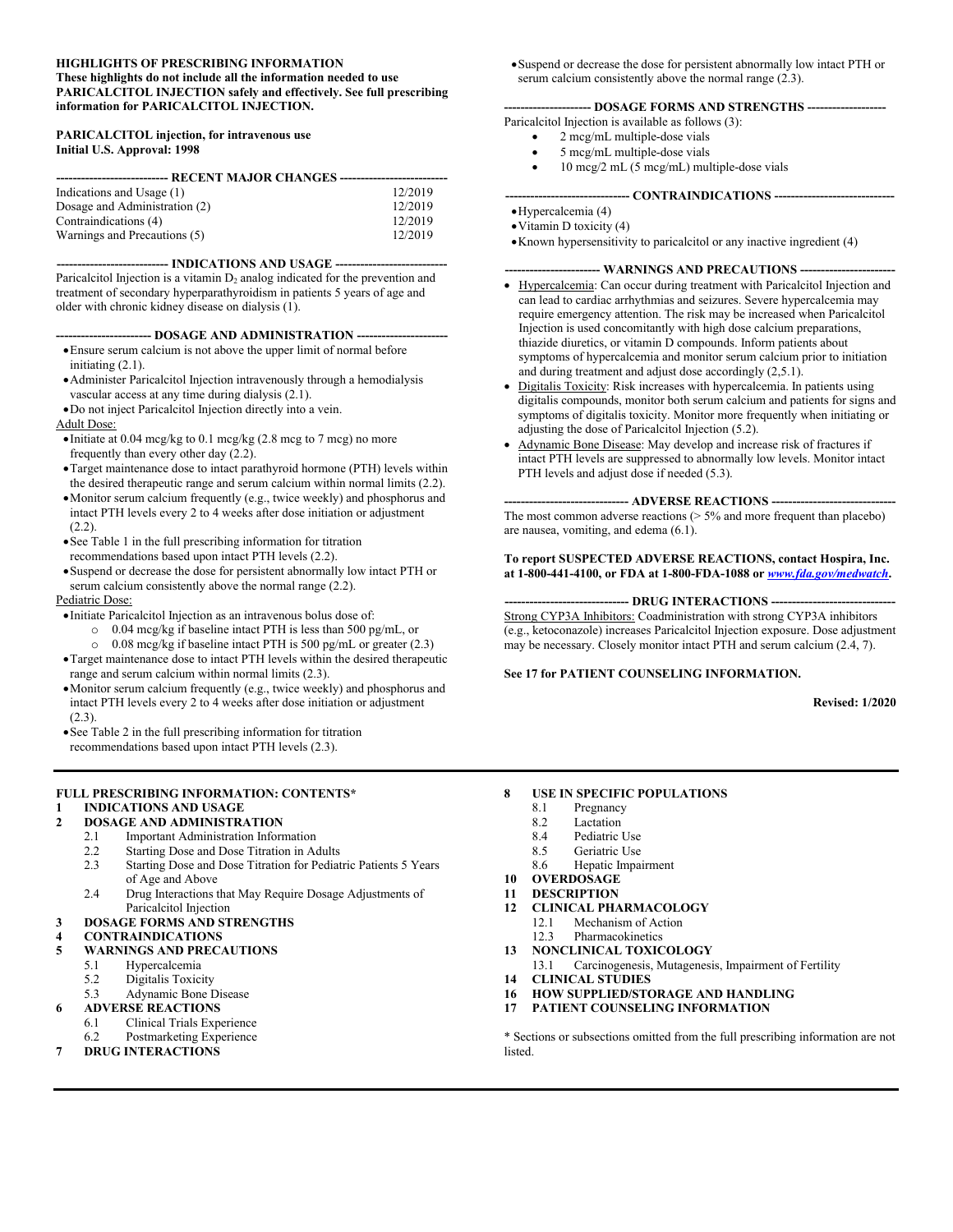# **FULL PRESCRIBING INFORMATION**

# **1 INDICATIONS AND USAGE**

Paricalcitol Injection is indicated for the prevention and treatment of secondary hyperparathyroidism in patients 5 years of age and older with chronic kidney disease (CKD) on dialysis.

# **2 DOSAGE AND ADMINISTRATION**

## **2.1 Important Administration Information**

- Ensure serum calcium is not above the upper limit of normal before initiating treatment *[see Warnings and Precautions (5.1)].*
- Administer Paricalcitol Injection intravenously through a hemodialysis vascular access port at any time during dialysis.
- Do not inject Paricalcitol Injection directly into a vein.
- Inspect Paricalcitol Injection visually prior to administration; the solution should appear clear and colorless. Do not use if the solution is not clear or particles are present.

# **2.2 Starting Dose and Dose Titration in Adults**

- Initiate Paricalcitol Injection as an intravenous bolus dose of 0.04 mcg/kg to 0.1 mcg/kg  $(2.8 \text{ mg})$ to 7 mcg) no more frequently than every other day at any time during dialysis.
- Target the maintenance dose of Paricalcitol Injection to intact parathyroid hormone (PTH) levels within the desired therapeutic range and serum calcium within normal limits.
- Monitor serum calcium frequently (e.g., twice weekly) and phosphorus and intact PTH levels every 2 to 4 weeks after initiation of therapy or dose adjustment.
- Titrate the dose of Paricalcitol Injection based on intact PTH (see Table 1). Prior to raising the dose, ensure serum calcium is within normal limits. The maximum daily adult dose is  $0.24$  mcg/kg.
- Suspend or decrease the dose if intact PTH is persistently and abnormally low to reduce the risk of adynamic bone disease *[see Warnings and Precautions (5.3)]* or if serum calcium is consistently above the normal range to reduce the risk of hypercalcemia *[see Warnings and Precautions (5.1)].* If dose suspension is necessary, restart at a reduced dose after laboratory values have normalized.

# **Table 1. Recommended Paricalcitol Injection Adult Dose Titration Based Upon Intact PTH**

| <b>Intact PTH Level at Follow-up Visit</b>             | <b>Dosage Adjustment</b>        |
|--------------------------------------------------------|---------------------------------|
| Above target and intact PTH increased                  | Increase* by 2 mcg to 4 mcg     |
|                                                        | every 2 to 4 weeks              |
| Above target and intact PTH decreased by less than 30% | Increase* by 2 mcg to 4 mcg     |
|                                                        | every 2 to 4 weeks              |
| Above target and intact PTH decreased by 30% to 60%    | No change                       |
| Above target and intact PTH decreased by more than 60% | Decrease per clinical judgement |
| At target and intact PTH stable                        | No change                       |
| * The maximum daily adult dose is 0.24 mcg/kg          |                                 |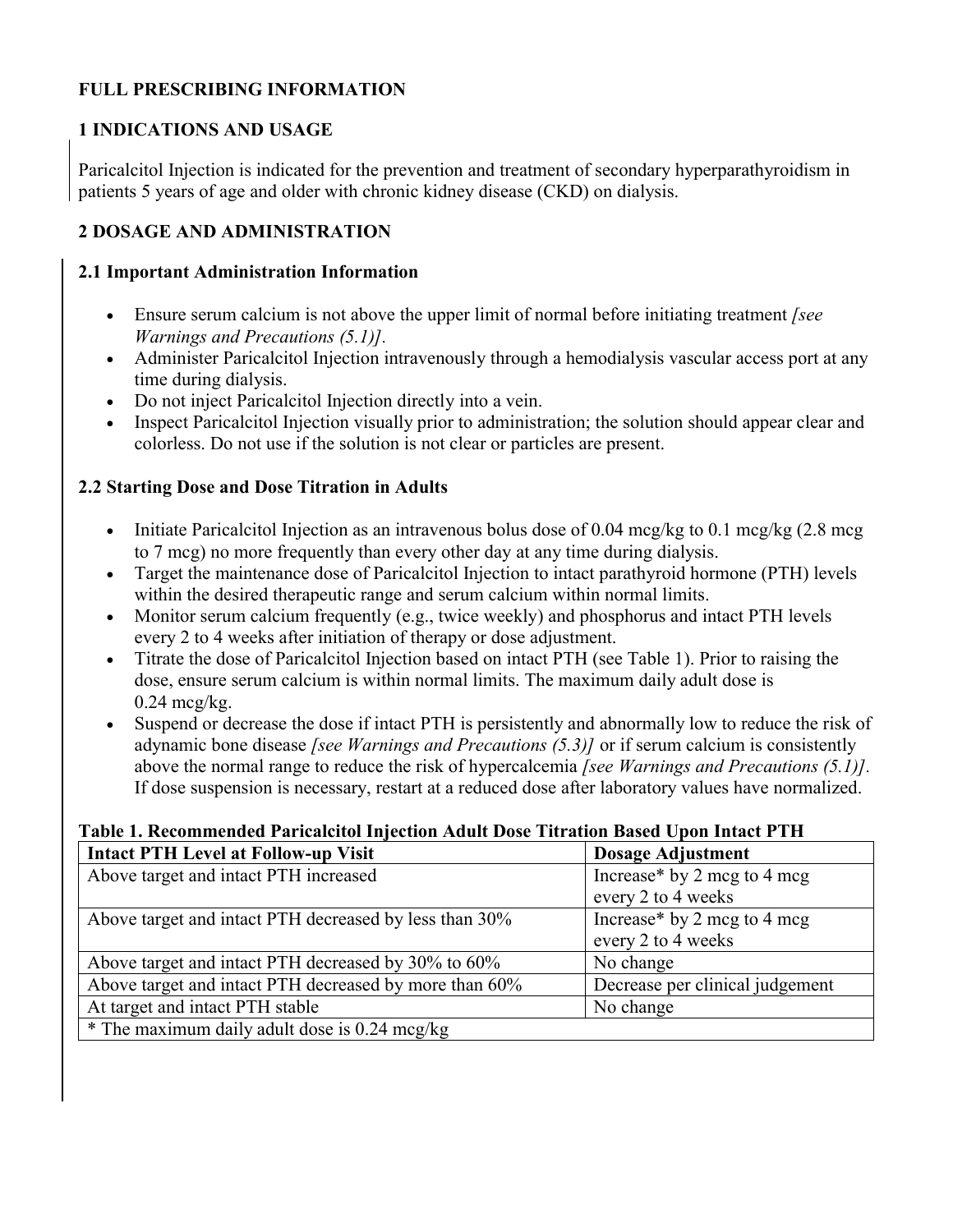# **2.3 Starting Dose and Dose Titration for Pediatric Patients 5 Years of Age and Above**

- Initiate Paricalcitol Injection as an intravenous bolus dose of:
	- $\degree$  0.04 mcg/kg if baseline intact PTH is less than 500 pg/mL, or
	- $\degree$  0.08 mcg/kg if baseline intact PTH is 500 pg/mL or greater
- Administer Paricalcitol Injection three times per week, no more frequently than every other day, at any time during dialysis.
- Target the maintenance dose of Paricalcitol Injection to intact PTH levels within the desired therapeutic range and serum calcium within normal limits.
- Monitor serum calcium frequently (e.g., twice weekly) and phosphorus and intact PTH levels every 2 to 4 weeks after initiation of therapy or dose adjustment.
- Titrate the dose of Paricalcitol Injection based on intact PTH (see Table 2). Prior to raising the dose, ensure serum calcium is within normal limits.
- Suspend or decrease the dose if intact PTH is persistently and abnormally low to reduce the risk of adynamic bone disease *[see Warnings and Precautions (5.3)]* or if serum calcium is consistently above the normal range to reduce the risk of hypercalcemia *[see Warnings and Precautions (5.1)].* If dose suspension is necessary, restart at a reduced dose after laboratory values have normalized.

## **Table 2. Recommended Paricalcitol Injection Pediatric Dose Titration Based Upon Intact PTH - Patients 5 Years of Age and Older**

| <b>Intact PTH Level at Follow-up Visit</b> | <b>Dosage Adjustment</b>             |  |
|--------------------------------------------|--------------------------------------|--|
| Above target and intact PTH                | Increase by $0.04 \text{~mcg/kg}$    |  |
| decreased by less than 30%                 | every 2 to 4 weeks                   |  |
| Intact PTH 150 pg/mL or greater and        | No change                            |  |
| decreased by $30\%$ to $60\%$              |                                      |  |
| Intact PTH less than $150$ pg/mL or        | Decrease by 0.04 mcg/kg weekly, or   |  |
| decreased by more than 60%                 | by 50% if decreased dose equals zero |  |

# **2.4 Drug Interactions that May Require Dosage Adjustments of Paricalcitol Injection**

- Increased monitoring of serum calcium and dose adjustment of Paricalcitol Injection may be necessary when given concomitantly with drugs that may increase the risk of hypercalcemia *[see Drug Interactions ([7\)](https://dailymed.nlm.nih.gov/dailymed/drugInfo.cfm?setid=7259652f-81bc-4ad1-bba5-d01f9fac1b80#section_7)].*
- Increased monitoring of both serum calcium and intact PTH as well as dose adjustment of Paricalcitol Injection may be necessary when given concomitantly with strong CYP3A inhibitors *[see Drug Interactions (7)].*

# **3 DOSAGE FORMS AND STRENGTHS**

Paricalcitol Injection is a clear, colorless solution available in multiple-dose vials as follows:

- $\bullet$  2 mcg/mL
- 5 mcg/mL
- 10 mcg/2 mL (5 mcg/mL)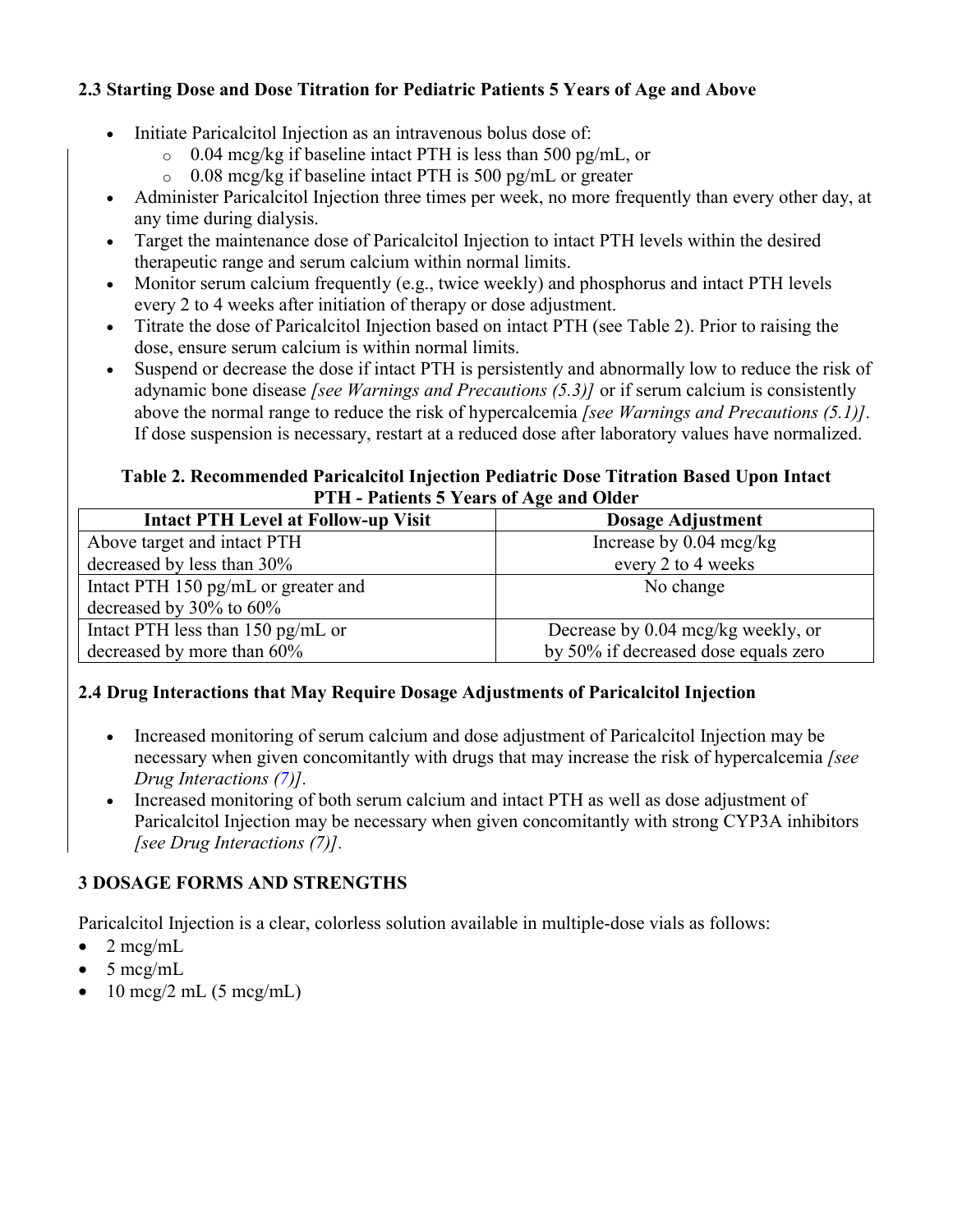# **4 CONTRAINDICATIONS**

Paricalcitol Injection is contraindicated in patients with:

- Hypercalcemia *[see Warnings and Precautions (5.1)]*
- Vitamin D toxicity *[see Warnings and Precautions (5.1)]* or
- Known hypersensitivity to paricalcitol or any inactive ingredient in Paricalcitol Injection. Hypersensitivity adverse reactions have been reported [e.g., angioedema (including laryngeal edema) and urticaria] *[see Adverse Reactions (6.2)]*

# **5 WARNINGS AND PRECAUTIONS**

# **5.1 Hypercalcemia**

Hypercalcemia may occur during Paricalcitol Injection treatment. Acute hypercalcemia may increase the risk of cardiac arrhythmias and seizures and may potentiate the effect of digitalis on the heart *[see Warnings and Precautions (5.2)].* Chronic hypercalcemia can lead to generalized vascular calcification and other soft-tissue calcification. Severe hypercalcemia may require emergency attention.

Hypercalcemia may be exacerbated by concomitant administration of high doses of calcium-containing preparations, thiazide diuretics, or other vitamin D compounds *[see Drug Interactions (7)].* In addition, high intake of calcium and phosphate concomitantly with vitamin D compounds may lead to hypercalciuria and hyperphosphatemia. Patients with a history of hypercalcemia prior to initiating therapy may be at increased risk for development of hypercalcemia with Paricalcitol Injection. In these circumstances, frequent serum calcium monitoring and Paricalcitol Injection dose adjustments may be required.

When initiating Paricalcitol Injection or adjusting Paricalcitol Injection dose, measure serum calcium frequently (e.g., twice weekly). Once a maintenance dose has been established, measure serum calcium at least monthly. If hypercalcemia occurs, reduce the dose or discontinue Paricalcitol Injection until serum calcium is normal *[see Dosage and Administration (2.2, 2.3)].*

Inform patients about the symptoms of elevated calcium (feeling tired, difficulty thinking clearly, loss of appetite, nausea, vomiting, constipation, increased thirst, increased urination, and weight loss) and instruct them to report new or worsening symptoms when they occur.

# **5.2 Digitalis Toxicity**

Paricalcitol Injection can cause hypercalcemia *[see Warnings and Precautions (5.1)]* which increases the risk of digitalis toxicity. In patients using Paricalcitol Injection concomitantly with digitalis compounds, monitor serum calcium and patients for signs and symptoms of digitalis toxicity. Increase the frequency of monitoring when initiating or adjusting the dose of Paricalcitol Injection *[see Drug Interactions (7)]*.

# **5.3 Adynamic Bone Disease**

Adynamic bone disease with subsequent increased risk of fractures may develop if intact PTH levels are suppressed by Paricalcitol Injection to abnormally low levels. Monitor intact PTH levels to avoid over suppression and adjust Paricalcitol Injection dose, if needed *[see Dosage and Administration (2.2, 2.3)].*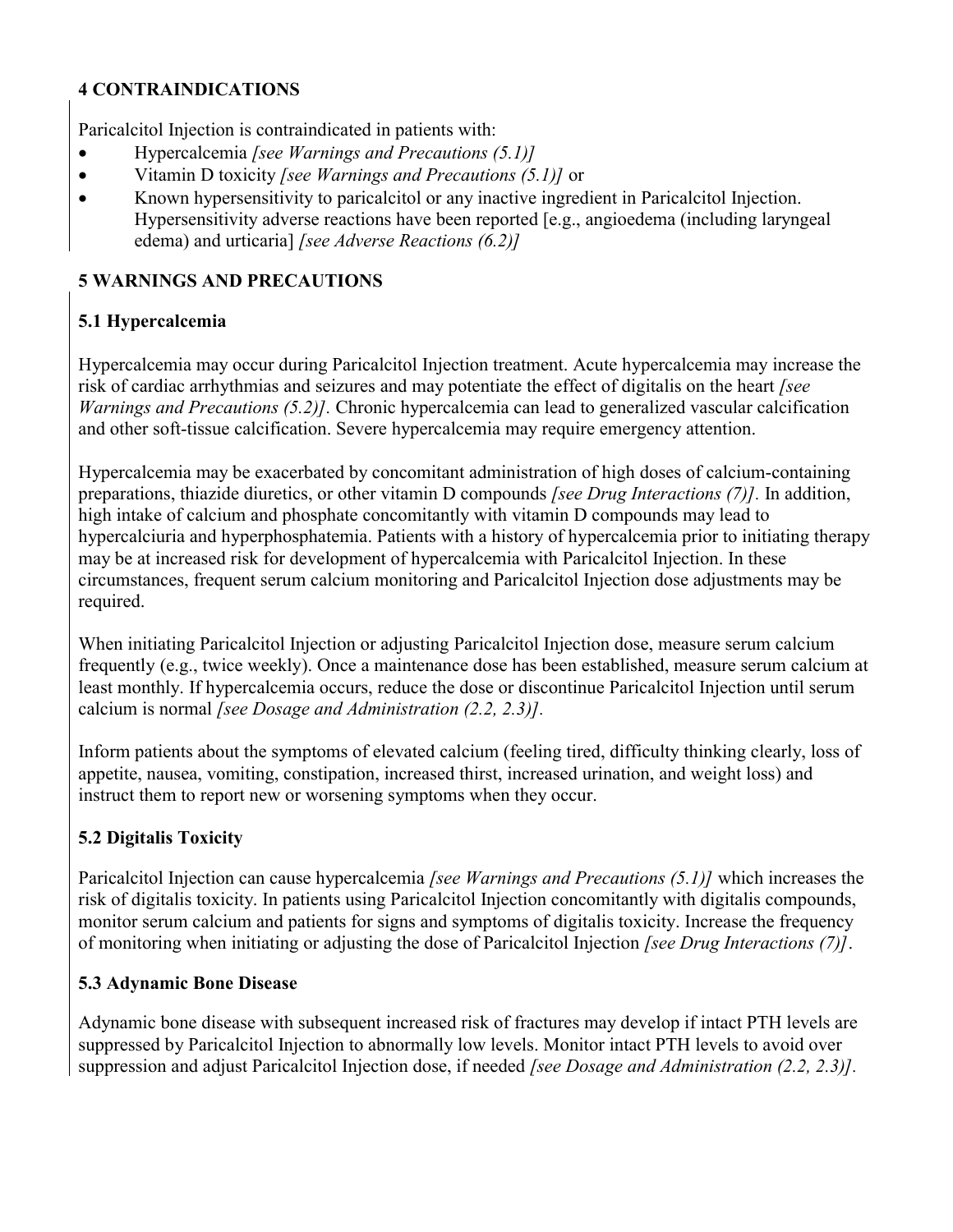# **6 ADVERSE REACTIONS**

The following serious adverse reactions are described below and elsewhere in the labeling:

- Hypercalcemia *[see Warnings and Precautions (5.1)]*
- Adynamic Bone Disease *[see Warnings and Precautions (5.3)]*

# **6.1 Clinical Trials Experience**

Because clinical studies are conducted under widely varying conditions, adverse reaction rates observed in the clinical studies of a drug cannot be directly compared to rates in the clinical studies of another drug and may not reflect the rates observed in practice.

The safety of Paricalcitol Injection has been established from adequate and well-controlled studies of another paricalcitol injection product *[see Clinical Studies (14)].* Below is a display of the adverse reactions of paricalcitol injection in these adequate and well-controlled studies.

Four placebo-controlled, double-blind, multicenter studies were conducted in 113 patients (51% male, 10% Caucasian, 81% African-American and 9% Hispanic, ranging in age from 18 to 90 years). Sixty-two patients were exposed to paricalcitol injection and the average dose at the end of treatment was 0.12 mcg/kg/dose with a mean number of 55 days of dosing across the studies. Discontinuation of therapy due to any adverse reaction occurred in 6.5% of patients treated with paricalcitol injection and 2.0% of patients treated with placebo. Adverse reactions occurring with greater frequency in the group treated with paricalcitol injection and at a frequency of 2% or greater are presented in Table 3.

## **Table 3. Adverse Reactions Occurring at a Rate of 2% or Greater in Patients with CKD on Dialysis in Four Placebo-Controlled Studies**

| <b>Adverse Reaction</b>     | <b>Placebo</b><br>$(n = 51)$<br>$\frac{0}{0}$ | <b>Paricalcitol Injection</b><br>$(n = 62)$<br>$\frac{0}{0}$ |
|-----------------------------|-----------------------------------------------|--------------------------------------------------------------|
| Nausea                      | 8                                             | 13                                                           |
| Vomiting                    | 6                                             | 8                                                            |
| Edema                       | 0                                             |                                                              |
| Gastrointestinal Hemorrhage | $\overline{2}$                                |                                                              |
| Chills                      | ∍                                             |                                                              |
| Pyrexia                     | ◠                                             |                                                              |
| Pneumonia                   | 0                                             |                                                              |
| Sepsis                      | $\overline{2}$                                |                                                              |
| Influenza                   | 4                                             |                                                              |
| Arthralgia                  | 4                                             |                                                              |
| Palpitations                | $\theta$                                      |                                                              |
| Dry Mouth                   | $\overline{2}$                                |                                                              |
| Malaise                     | 0                                             |                                                              |

# Other Adverse Reactions

The following adverse reactions occurred in less than 2% of the patients treated with paricalcitol injection in the above-mentioned studies and in additional double-blind, active-controlled and open-label studies: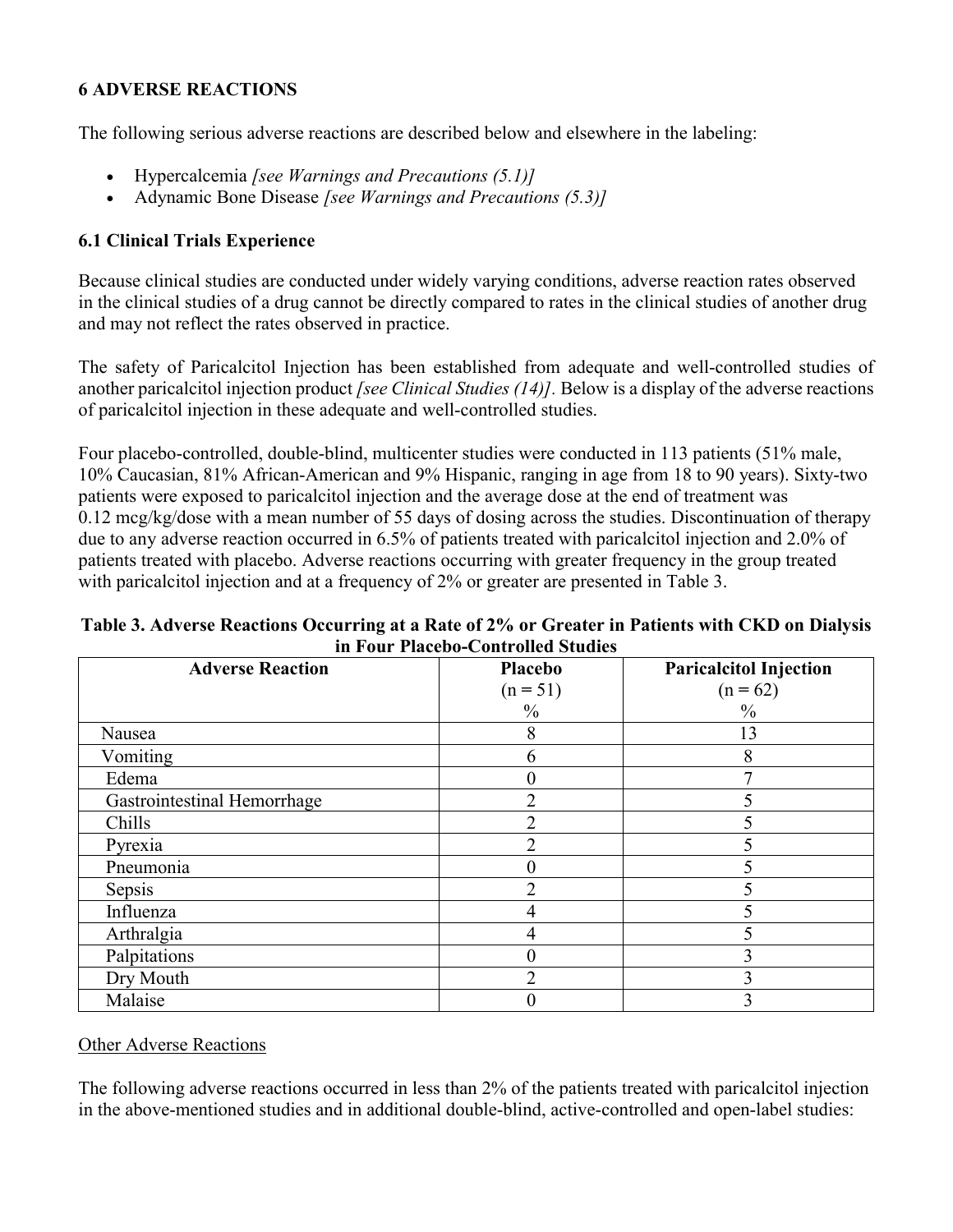Blood and Lymphatic System Disorders: Anemia, lymphadenopathy

Cardiac Disorders: Arrhythmia, atrial flutter, irregular heart rate, cardiac arrest, chest discomfort, chest pain, edema peripheral

Ear and Labyrinth Disorders*:* Ear discomfort

Endocrine Disorders: Hypoparathyroidism

Eye Disorders*:* Conjunctivitis, glaucoma, ocular hyperemia

Gastrointestinal Disorders*:* Abdominal discomfort, constipation, diarrhea, dysphagia, gastritis, intestinal ischemia, rectal hemorrhage

General Disorders: Asthenia, condition aggravated, fatigue, feeling abnormal, pain, swelling

Infections: Nasopharyngitis, upper respiratory tract infection, vaginal infection

Injection Site Reactions: Injection site extravasation, injection site pain

Laboratory Abnormalities*:* Hypercalcemia, hyperkalemia, hyperphosphatemia, hypocalcemia, increased aspartate aminotransferase, prolonged bleeding time

Metabolism and Nutrition Disorders: Decreased appetite, thirst, decreased weight

Musculoskeletal and Connective Tissue Disorders: Joint stiffness, muscle twitching, myalgia

Neoplasms Benign, Malignant and Unspecified: Breast cancer

Nervous System Disorders: Cerebrovascular accident, dizziness, dysgeusia, headache, hypoesthesia, myoclonus, paresthesia, syncope, unresponsive to stimuli, gait disturbance

Psychiatric Disorders*:* Agitation, confusional state, delirium, insomnia, nervousness, restlessness

Reproductive System and Breast Disorders*:* Breast pain, erectile dysfunction

Respiratory, Thoracic and Mediastinal Disorders: Cough, dyspnea, orthopnea, pulmonary edema, wheezing

Skin and Subcutaneous Tissue Disorders: Alopecia, blister, hirsutism, night sweats, rash pruritic, pruritus, skin burning sensation

Vascular Disorders: Hypertension, hypotension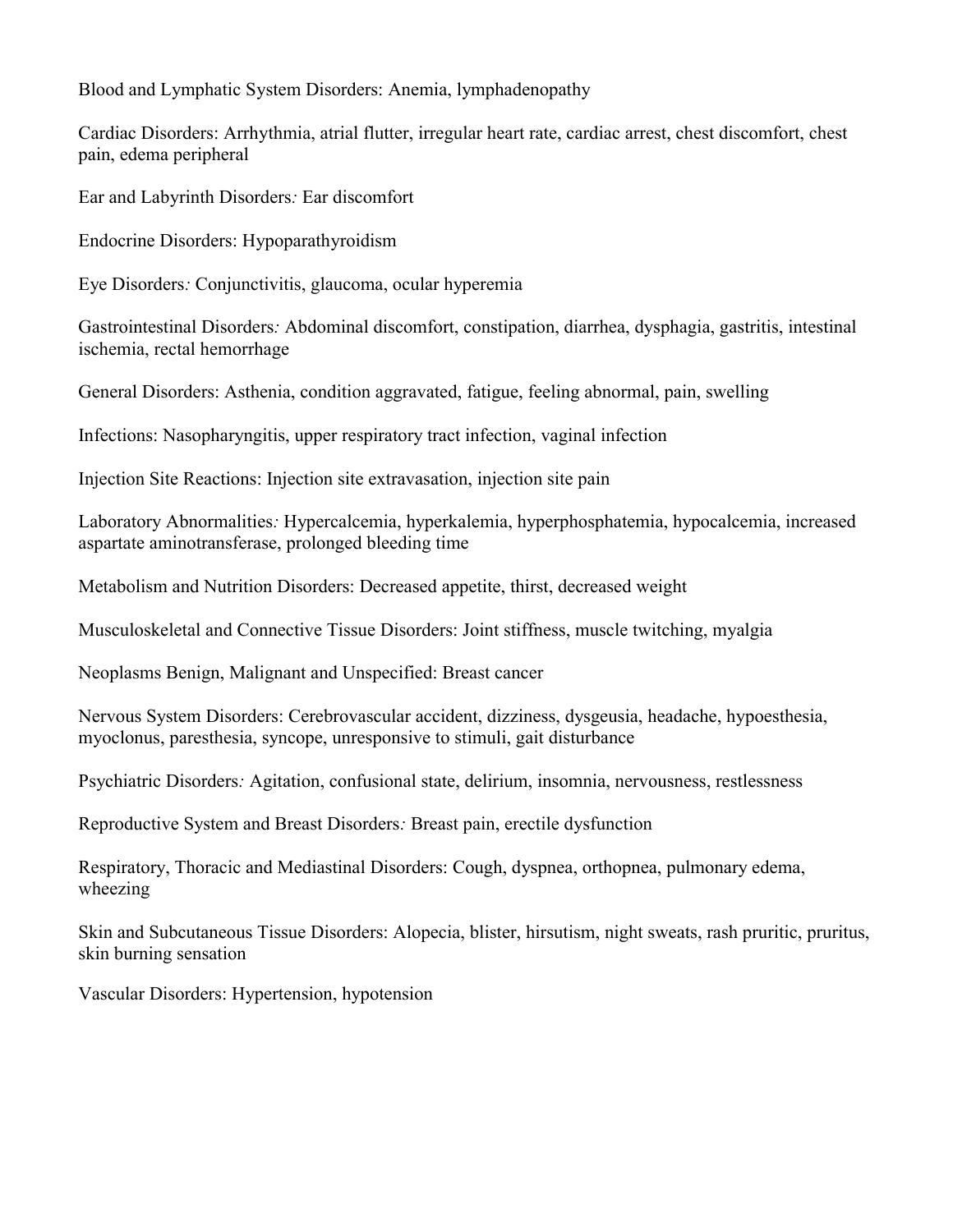# **6.2 Postmarketing Experience**

The following adverse reactions have been identified during post approval use of paricalcitol injection. Because these reactions are reported voluntarily from a population of uncertain size, it is not always possible to reliably estimate their frequency or establish a causal relationship to drug exposure.

Allergic reactions including rash, urticaria, and angioedema (including laryngeal edema) have been reported.

# **7 DRUG INTERACTIONS**

Table 4 includes clinically significant drug interactions with Paricalcitol Injection.

|                                | Table 4. Clinically Significant Drug Interactions with Paricalcitol Injection             |  |  |
|--------------------------------|-------------------------------------------------------------------------------------------|--|--|
|                                | Drugs that May Increase the Risk of Hypercalcemia                                         |  |  |
| Clinical                       | Concomitant administration of high doses of calcium-containing preparations or other      |  |  |
| Impact                         | vitamin D compounds may increase the risk of hypercalcemia. Thiazide diuretics are        |  |  |
|                                | known to induce hypercalcemia by reducing excretion of calcium in the urine.              |  |  |
| Examples                       | Calcium-containing products, other vitamin D compounds or thiazide diuretics              |  |  |
| Intervention                   | Monitor calcium more frequently and adjust Paricalcitol Injection dose as needed [see     |  |  |
|                                | <i>Warnings and Precautions (5.1)].</i>                                                   |  |  |
| <b>Digitalis Compounds</b>     |                                                                                           |  |  |
| Clinical                       | Paricalcitol Injection can cause hypercalcemia which can potentiate the risk of digitalis |  |  |
| Impact                         | toxicity.                                                                                 |  |  |
| Intervention                   | Monitor patients for signs and symptoms of digitalis toxicity and increase frequency of   |  |  |
|                                | serum calcium monitoring when initiating or adjusting the dose of Paricalcitol Injection  |  |  |
|                                | in patients receiving digitalis compounds [see Warnings and Precautions $(5.2)$ ].        |  |  |
| <b>Strong CYP3A Inhibitors</b> |                                                                                           |  |  |
| Clinical                       | Paricalcitol Injection is partially metabolized by CYP3A. Exposure of Paricalcitol        |  |  |
| Impact                         | Injection will increase upon coadministration with strong CYP3A inhibitors [see           |  |  |
|                                | Clinical Pharmacology (12.3)].                                                            |  |  |
| Examples                       | Clarithromycin, conivaptan, grapefruit juice, indinavir, itraconazole, ketoconazole,      |  |  |
|                                | lopinavir/ritonavir, mibefradil, nefazodone, nelfinavir, posaconazole, ritonavir,         |  |  |
|                                | saquinavir, and voriconazole                                                              |  |  |
| Intervention                   | If a patient initiates or discontinues therapy with a strong CYP3A4 inhibitor, dose       |  |  |
|                                | adjustment of Paricalcitol Injection may be necessary. Monitor intact PTH and serum       |  |  |
|                                | calcium concentrations closely.                                                           |  |  |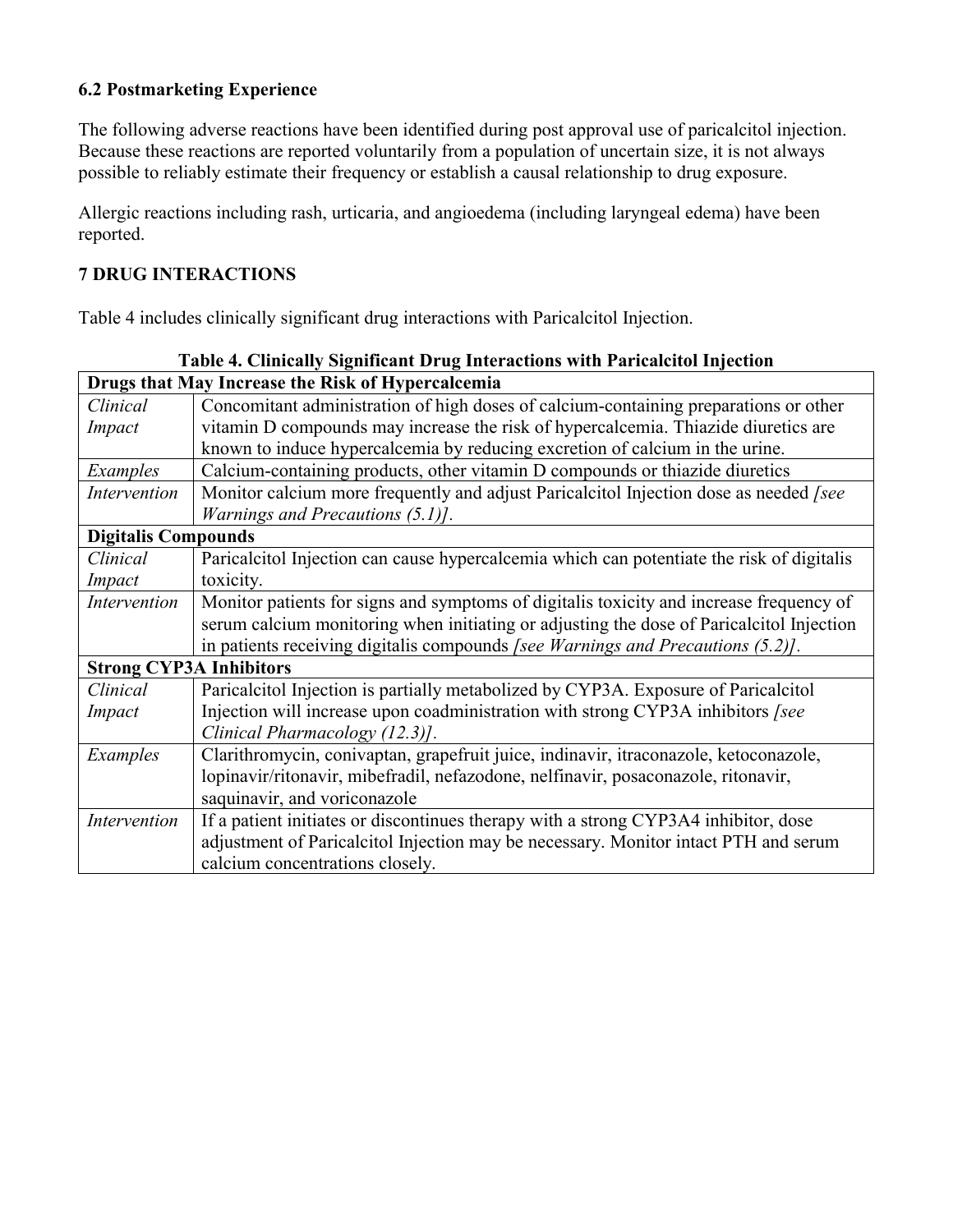# **8 USE IN SPECIFIC POPULATIONS**

## **8.1 Pregnancy**

## Risk Summary

Limited data with Paricalcitol Injection in pregnant women are insufficient to inform a drug-associated risk for major birth defects and miscarriage. There are risks to the mother and fetus associated with chronic kidney disease in pregnancy (*see Clinical Considerations*).

In animal reproduction studies, slightly increased embryofetal loss was observed in pregnant rats and rabbits administered another paricalcitol product intravenously during the period of organogenesis at doses 2 and 0.5 times, respectively, a human dose of 14 mcg (equivalent to 0.24 mcg/kg), based on body surface area  $(mg/m^2)$ . Adverse reproductive outcomes were observed at doses that caused maternal toxicity (*see Data*).

The estimated background risk of major birth defects and miscarriage for the indicated population is unknown. In the U.S. general population, the estimated background risk of major birth defects and miscarriage in clinically recognized pregnancies is 2% to 4% and 15% to 20%, respectively.

## Clinical Considerations

# *Disease-Associated Maternal and/or Embryo/Fetal Risk*

Chronic kidney disease in pregnancy increases the risk for maternal hypertension and preeclampsia, miscarriage, preterm delivery, polyhydramnios, still birth, and low birth weight infants.

## Data

# *Animal Data*

Pregnant rats and rabbits were treated with another paricalcitol product by once-daily intravenous injection during the period of organogenesis (in rats, from gestation day [GD] 6 to 17; in rabbits, from GD 6 to 18). Rats were dosed at 0, 0.3, 1, or 3 mcg/kg/day and rabbits at 0, 0.03, 0.1, or 0.3 mcg/kg/day, representing up to 2 or 0.5 times, respectively, a human dose of 0.24 mcg/kg, based on body surface area (mg/m<sup>2</sup> ). Slightly decreased fetal viability was observed in both studies at the highest doses representing 2 and 0.5 times, respectively, a human dose of 0.24 mcg/kg, in the presence of maternal toxicity (decreased body weight and food consumption). Pregnant rats were administered another paricalcitol product by intravenous injection 3 times per week at doses of 0, 0.3, 3, or 20 mcg/kg/day throughout gestation, parturition, and lactation (GD 6 to lactation day [LD] 20) representing exposures up to 13 times a human dose of 0.24 mcg/kg. A small increase in stillbirths and pup deaths from parturition to LD 4 were observed at the high dose when compared to the control group (9.2% versus 3.3% in controls) at 13 times a human dose of 0.24 mcg/kg, which occurred at a maternally toxic dose known to cause hypercalcemia in rats. Surviving pups were not adversely affected; body weight gains, developmental landmarks, reflex ontogeny, learning indices, and locomotor activity were all within normal parameters. F1 reproductive capacity was unaffected.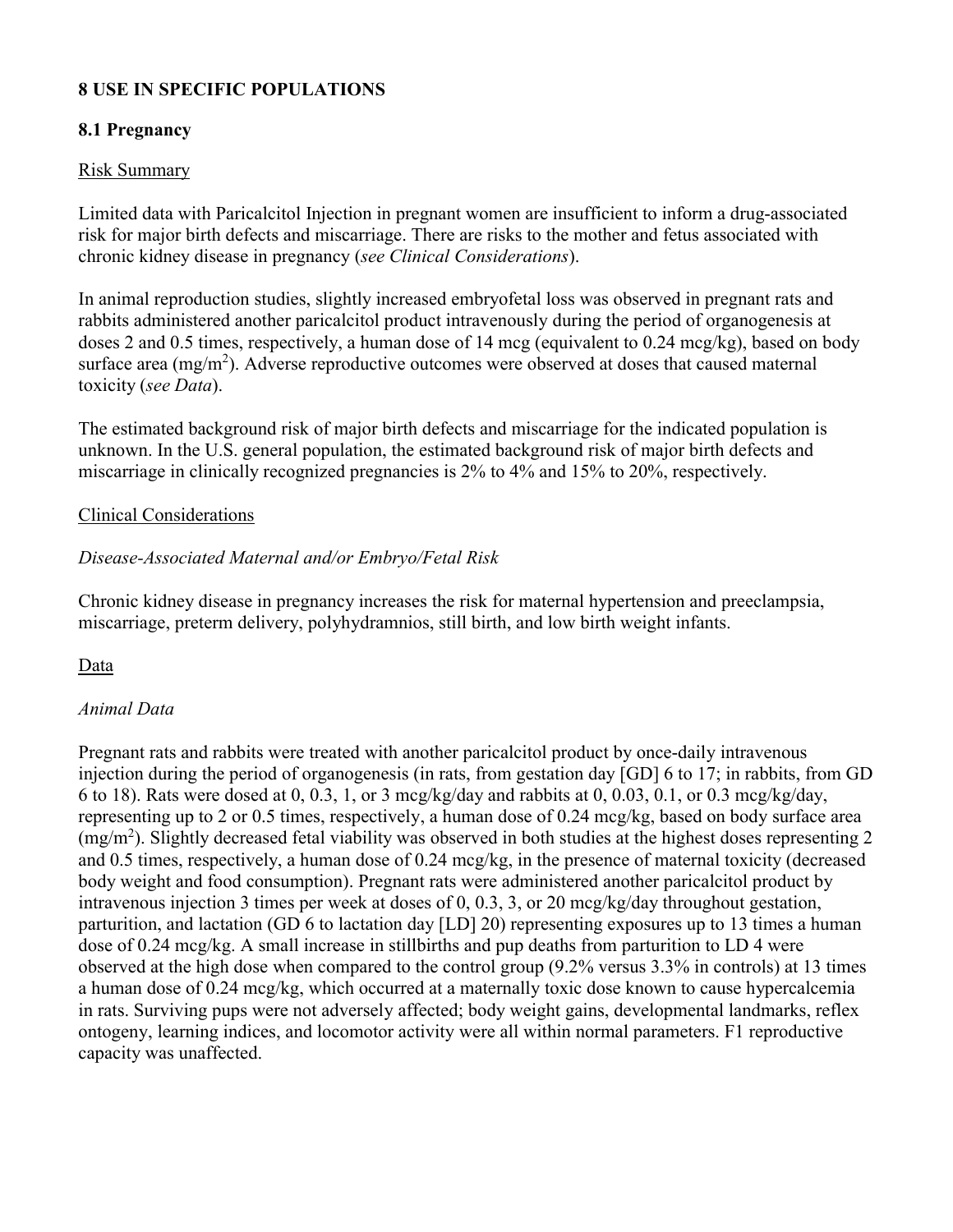# **8.2 Lactation**

## Risk Summary

There is no information available on the presence of paricalcitol in human milk, the effects of the drug on the breastfed infant or the effects of the drug on milk production. Studies in rats have shown that paricalcitol and/or its metabolites are present in the milk of lactating rats. When a drug is present in animal milk, it is likely that the drug will be present in human milk (*see Data*). Infants exposed to Paricalcitol Injection through breast milk should be monitored for signs and symptoms of hypercalcemia (*see Clinical Considerations*). The developmental and health benefits of breastfeeding should be considered along with the mother's clinical need for Paricalcitol Injection and any potential adverse effects on the breastfed child from Paricalcitol Injection or from the underlying maternal condition.

# Clinical Considerations

Infants exposed to Paricalcitol Injection through breast milk should be monitored for signs and symptoms of hypercalcemia, including seizures, vomiting, constipation, and weight loss. Monitoring of serum calcium in the infant should be considered.

## Data

Following a single oral administration of 20 mcg/kg of radioactive  $\binom{3}{1}$  paricalcitol to lactating rats, the concentrations of total radioactivity was determined. Lower levels of total radioactivity were present in the milk compared to that in the plasma of the dams indicating that low levels of  $\lceil$ <sup>3</sup>H] paricalcitol and/or its metabolites are secreted into milk. Exposure of the pups to  $\binom{3}{1}$  paricalcitol through milk was confirmed by the presence of radioactive material in the pups' stomachs.

# **8.4 Pediatric Use**

The safety and efficacy of Paricalcitol Injection for the prevention and treatment of secondary hyperparathyroidism associated with CKD have been established in pediatric patients 5 years of age and older with CKD on dialysis. Use of Paricalcitol Injection in pediatric patients 5 years of age and older is supported by evidence from an adequate and well-controlled study with another paricalcitol product in 29 patients, 5 to 19 years of age, with CKD on hemodialysis *[see Clinical Studies (14)].*

The safety and efficacy of Paricalcitol Injection have not been established in pediatric patients less than 5 years old.

# **8.5 Geriatric Use**

Clinical studies of paricalcitol injection did not include sufficient numbers of subjects aged 65 and over to determine whether they respond differently from younger subjects. Other reported clinical experience has not identified differences in responses between the elderly and younger patients. In general, dose selection for an elderly patient should be cautious, usually starting at the low end of the dosing range, reflecting the greater frequency of decreased hepatic, renal, or cardiac function, and of concomitant disease or other drug therapy.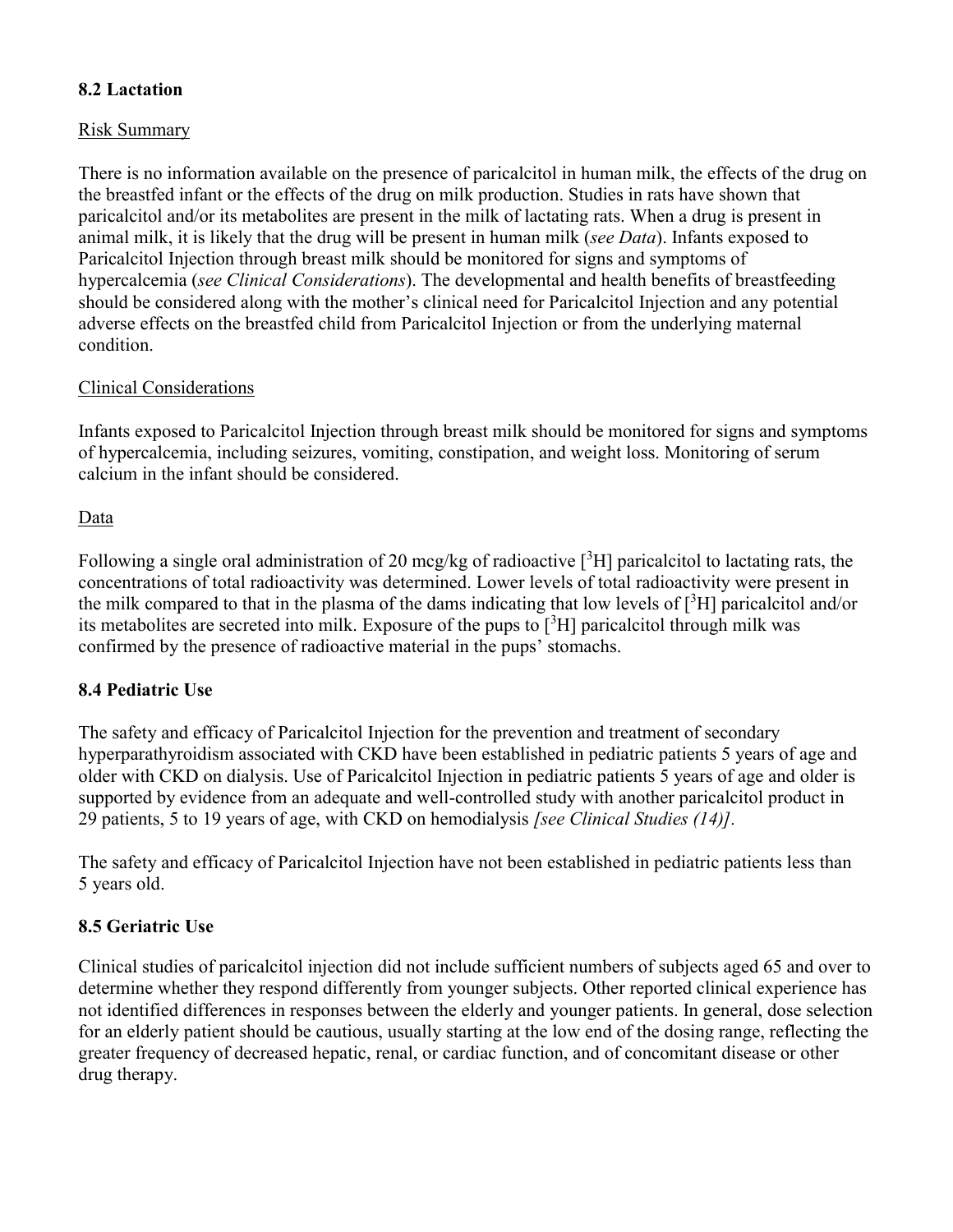## **8.6 Hepatic Impairment**

The pharmacokinetics of paricalcitol were studied in patients with mild and moderate hepatic impairment and were similar to that of patients with normal hepatic function. No dose adjustment is required in patients with mild or moderate hepatic function.

Paricalcitol Injection has not been studied in patients with severe hepatic impairment.

## **10 OVERDOSAGE**

Overdosage of Paricalcitol Injection may lead to hypercalcemia, hypercalciuria, and hyperphosphatemia. *[see Warnings and Precautions (5.1)].*

The treatment of acute overdosage should consist of supportive measures and discontinuation of drug administration. Serum calcium levels should be measured until normal.

Paricalcitol is not significantly removed by dialysis.

# **11 DESCRIPTION**

Paricalcitol, USP, the active ingredient in Paricalcitol Injection, is a synthetically manufactured active vitamin  $D_2$  analog. It is a white powder chemically designated as

19-nor-1α,3β,25-trihydroxy-9,10-secoergosta-5(Z),7(E),22(E)-triene and has the following structural formula:



Molecular formula is  $C_{27}H_{44}O_3$ . Molecular weight is 416.64.

Paricalcitol Injection is available as a sterile, clear, colorless, aqueous solution for intravenous use. Each mL contains paricalcitol, 2 mcg or 5 mcg and the following inactive ingredients: alcohol 40% ( $v/v$ ) and propylene glycol 10% (v/v) in water for injection.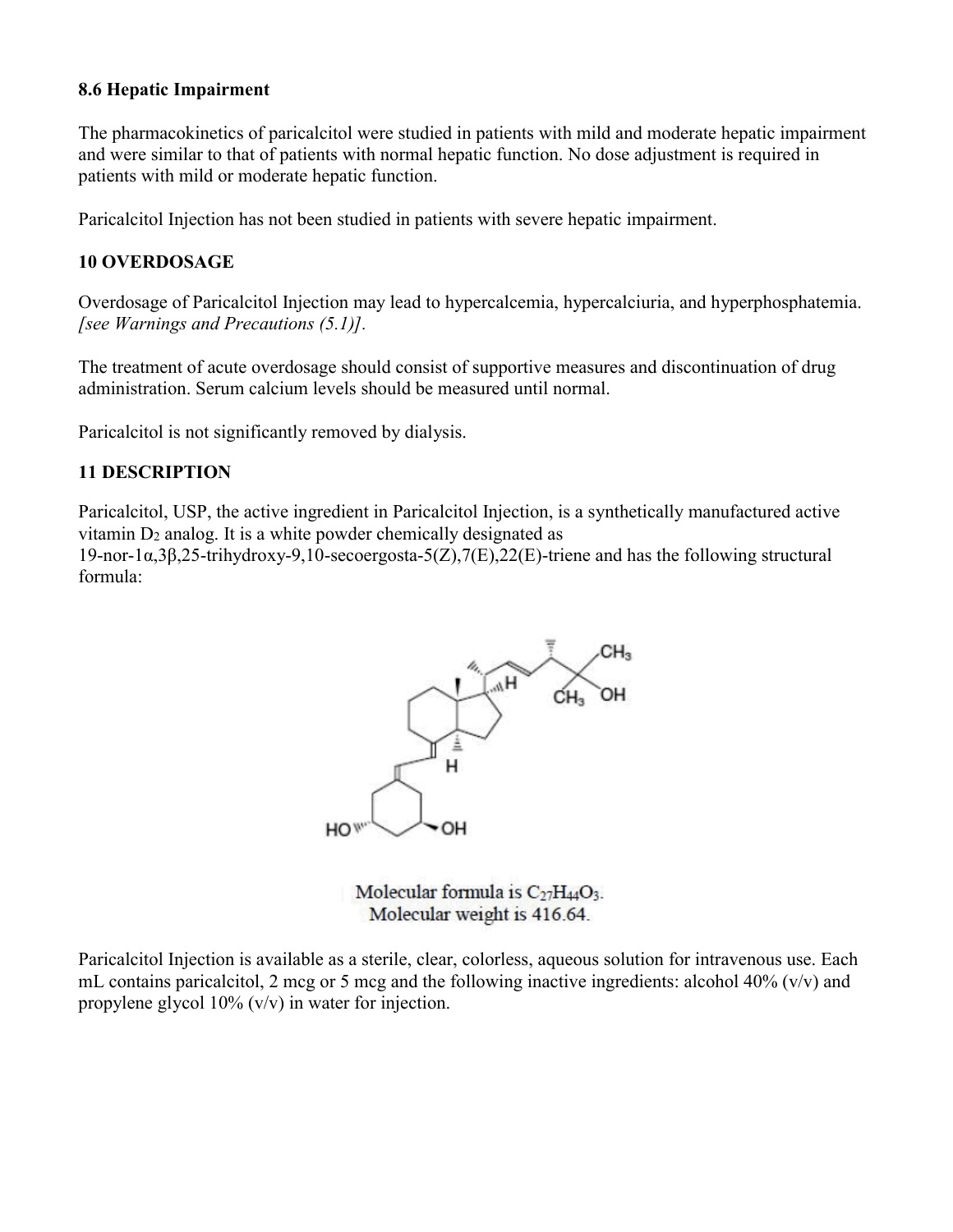# **12 CLINICAL PHARMACOLOGY**

# **12.1 Mechanism of Action**

Paricalcitol is a synthetic, biologically active vitamin D<sub>2</sub> analog. Preclinical and *in vitro* studies have demonstrated that paricalcitol's biological actions are mediated through binding of the vitamin D receptor (VDR), which results in the selective activation of vitamin D responsive pathways. Vitamin D and paricalcitol have been shown to reduce parathyroid hormone levels by inhibiting PTH synthesis and secretion.

# **12.3 Pharmacokinetics**

Within two hours after administering paricalcitol intravenous doses ranging from 0.04 to 0.24 mcg/kg, concentrations of paricalcitol decreased rapidly; thereafter, concentrations of paricalcitol declined log-linearly. No accumulation of paricalcitol was observed with three times a week dosing.

# Distribution

Paricalcitol is extensively bound to plasma proteins ( $\geq$  99.8%). In healthy subjects, the steady state volume of distribution is approximately 23.8 L. The mean apparent volume of distribution following a 0.24 mcg/kg dose of paricalcitol in CKD patients requiring hemodialysis (HD) and peritoneal dialysis (PD) is between 31 and 35 L.

## Elimination

# *Metabolism*

After intravenous administration of a 0.48 mcg/kg dose of  ${}^{3}$ H-paricalcitol, parent drug was extensively metabolized, with only about 2% of the dose eliminated unchanged in the feces and no parent drug found in the urine. Several metabolites were detected in both the urine and feces. Most of the systemic exposure was from the parent drug. Two minor metabolites, relative to paricalcitol, were detected in human plasma. One metabolite was identified as 24(R)-hydroxy paricalcitol, while the other metabolite was unidentified. The 24(R)-hydroxy paricalcitol is less active than paricalcitol in an *in vivo* rat model of PTH suppression.

*In vitro* data suggest that paricalcitol is metabolized by multiple hepatic and non-hepatic enzymes, including mitochondrial CYP24, as well as CYP3A4 and UGT1A4. The identified metabolites include the product of 24(R)-hydroxylation (present at low levels in plasma), as well as 24,26- and 24,28-dihydroxylation and direct glucuronidation.

# *Excretion*

Paricalcitol is excreted primarily by hepatobiliary excretion. Approximately 63% of a radioactive dose was recovered in the feces and 19% was recovered in the urine in healthy subjects. In healthy subjects, the mean elimination half-life of paricalcitol is about five to seven hours over the studied dose range of 0.04 to 0.16 mcg/kg. The pharmacokinetics of paricalcitol has been studied in CKD patients requiring hemodialysis (HD) and peritoneal dialysis (PD). The mean elimination half-life of paricalcitol after administration of 0.24 mcg/kg paricalcitol intravenous bolus dose in CKD HD and PD patients is 13.9 and 15.4 hours, respectively (Table 5).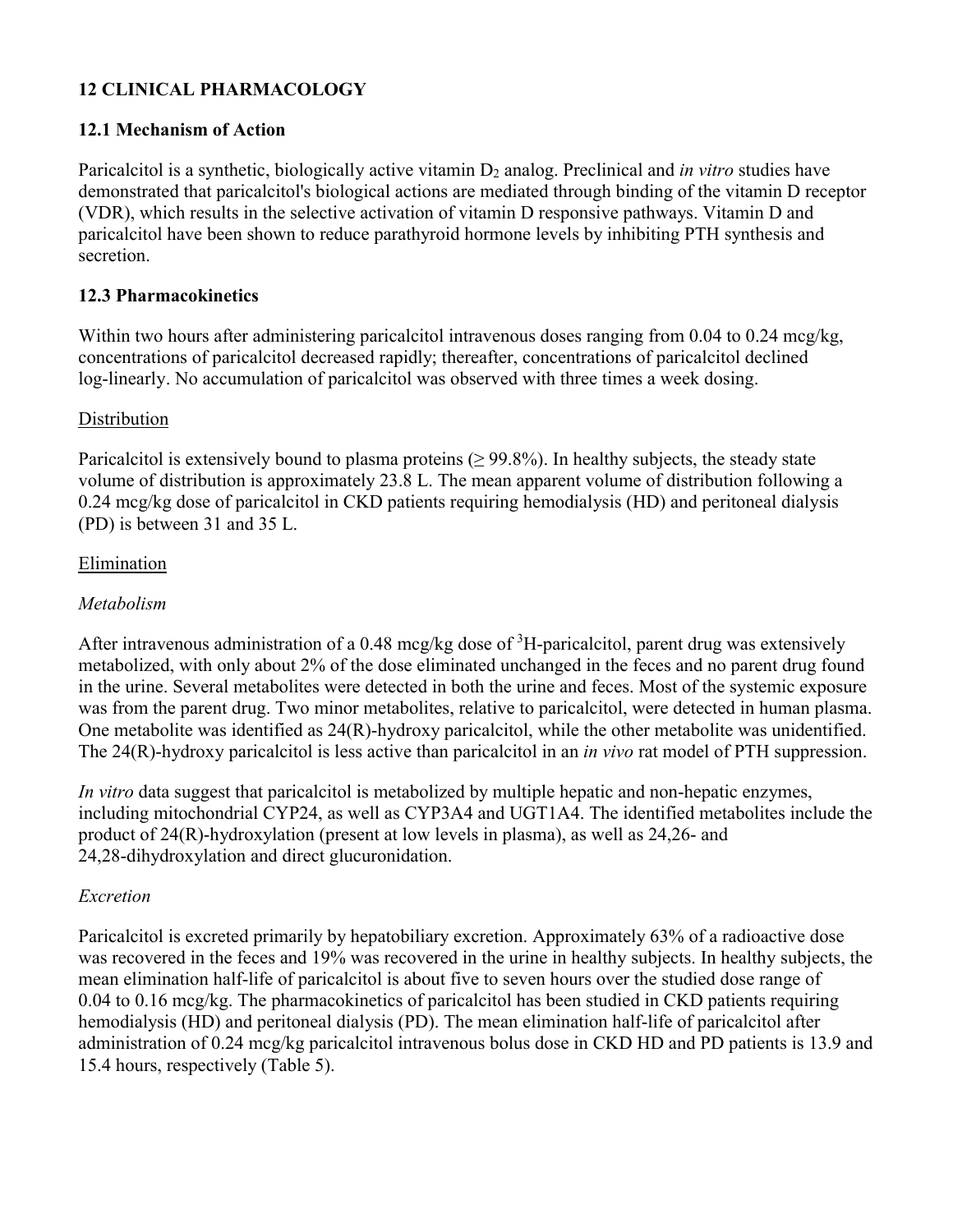| 0.24 mcg/kg Intravenous Bolus Dose |                   |                   |  |
|------------------------------------|-------------------|-------------------|--|
|                                    | <b>CKD-HD</b>     | <b>CKD-PD</b>     |  |
|                                    | $n = 14$          | $n = 8$           |  |
| $C_{\text{max}}$ (ng/mL)           | $1.680 \pm 0.511$ | $1.832 \pm 0.315$ |  |
| $AUC_{0-\infty}$ (ng•h/mL)         | $14.51 \pm 4.12$  | $16.01 \pm 5.98$  |  |
| $\beta(1/h)$                       | $0.050 \pm 0.023$ | $0.045 \pm 0.026$ |  |
| $t_{1/2}$ (h)*                     | $13.9 \pm 7.3$    | $15.4 \pm 10.5$   |  |
| CL (L/h)                           | $1.49 \pm 0.60$   | $1.54 \pm 0.95$   |  |
| $Vd\beta(L)$                       | $30.8 \pm 7.5$    | $34.9 \pm 9.5$    |  |

# **Table 5: Mean ± SD Paricalcitol Pharmacokinetic Parameters in CKD Patients Following Single**

 $*$  harmonic mean  $\pm$  pseudo standard deviation, HD: hemodialysis, PD: peritoneal dialysis. The degree of accumulation was consistent with the half-life and dosing frequency.

# Specific Populations

The pharmacokinetics of paricalcitol has not been investigated in geriatric and pediatric patients.

# *Male and Female Patients*

The pharmacokinetics of paricalcitol were gender independent.

# *Patients with Hepatic Impairment*

The disposition of intravenous paricalcitol (0.24 mcg/kg) was compared in patients with mild (n=5) and moderate (n=5) hepatic impairment (as indicated by the Child-Pugh method) and subjects with normal hepatic function (n=10). The pharmacokinetics of unbound paricalcitol were similar across the range of hepatic function evaluated in this study. The influence of severe hepatic impairment on the pharmacokinetics of paricalcitol has not been evaluated.

# *Patients with Renal Impairment*

The pharmacokinetics of paricalcitol have been studied in CKD patients requiring hemodialysis (HD) and peritoneal dialysis (PD). Hemodialysis procedure has essentially no effect on paricalcitol elimination. However, compared to healthy subjects, CKD patients on dialysis showed a decreased CL and increased half-life.

# Drug Interaction Studies

An *in vitro* study indicates that paricalcitol is not an inhibitor of CYP1A2, CYP2A6, CYP2B6, CYP2C8, CYP2C9, CYP2C19, CYP2D6, CYP2E1, or CYP3A at concentrations up to 50 nM (21 ng/mL) (approximately 20-fold greater than that obtained after highest tested dose). In fresh primary cultured hepatocytes, the induction observed at paricalcitol concentrations up to 50 nM was less than two-fold for CYP2B6, CYP2C9 or CYP3A, where the positive controls rendered a six- to nineteen-fold induction. Hence, paricalcitol is not expected to inhibit or induce the clearance of drugs metabolized by these enzymes.

Drug interactions with Paricalcitol Injection have not been studied. The following studies have been performed with oral paricalcitol capsules.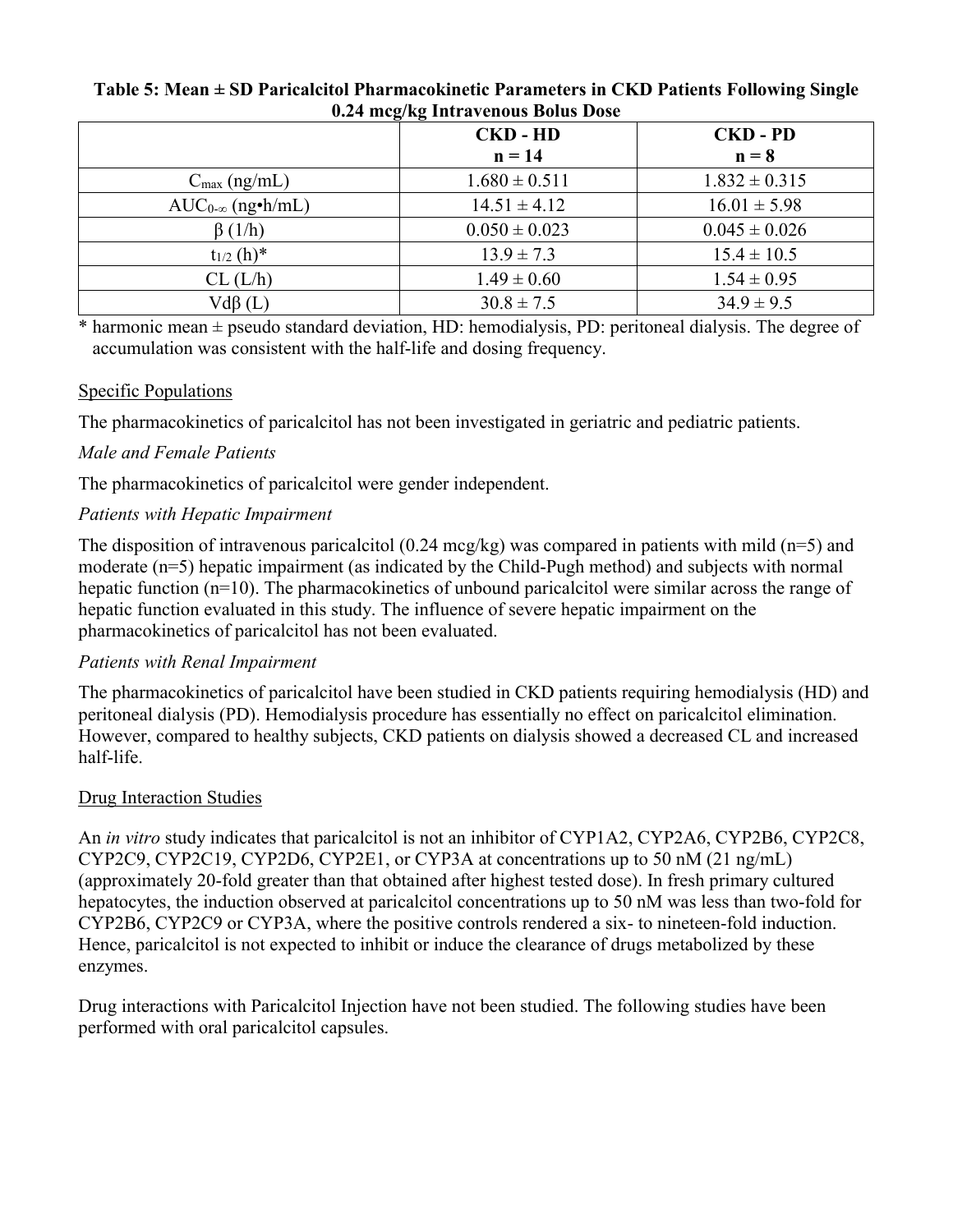# *Omeprazole*

The pharmacokinetic interaction between paricalcitol capsule (16 mcg) and omeprazole (40 mg; oral), a strong inhibitor of CYP2C19, was investigated in a single dose, crossover study in healthy subjects. The pharmacokinetics of paricalcitol were unaffected when omeprazole was administrated approximately 2 hours prior to the paricalcitol dose.

# *Strong CYP3A Inhibitors*

# Ketoconazole

The effect of multiple doses of ketoconazole, a strong inhibitor of CYP3A, administered as 200 mg BID for 5 days on the pharmacokinetics of paricalcitol capsule has been studied in healthy subjects. The  $C_{\text{max}}$ of paricalcitol was minimally affected, but  $AUC_{0-\infty}$  approximately doubled in the presence of ketoconazole. The mean half-life of paricalcitol was 17.0 hours in the presence of ketoconazole as compared to 9.8 hours, when paricalcitol was administered alone *[see Drug Interactions (7)].*

# **13 NONCLINICAL TOXICOLOGY**

# **13.1 Carcinogenesis, Mutagenesis, Impairment of Fertility**

In a 104-week carcinogenicity study in CD-1 mice conducted with another paricalcitol product, an increased incidence of uterine leiomyoma and leiomyosarcoma was observed at subcutaneous doses of 1, 3, 10 mcg/kg administered 3 times per week (2 to 15 times the AUC at a human dose of 14 mcg, equivalent to 0.24 mcg/kg based on AUC). The incidence rate of uterine leiomyoma was significantly different than the control group at the highest dose of 10 mcg/kg.

In a 104-week carcinogenicity study in rats conducted with another paricalcitol product, there was an increased incidence of benign adrenal pheochromocytoma at subcutaneous doses of 0.15, 0.5, 1.5 mcg/kg administered 3 times per week (at less than clinical exposure to 7 times the exposure following a human dose of 14 mcg, equivalent to 0.24 mcg/kg based on AUC). The increased incidence of pheochromocytomas in rats may be related to the alteration of calcium homeostasis by paricalcitol.

Paricalcitol did not exhibit genetic toxicity *in vitro* with or without metabolic activation in the microbial mutagenesis assay (Ames Assay), mouse lymphoma mutagenesis assay (L5178Y), or a human lymphocyte cell chromosomal aberration assay. There was also no evidence of genetic toxicity in an *in vivo* mouse micronucleus assay.

Paricalcitol had no effect on fertility (male or female) in rats at intravenous doses up to 20 mcg/kg/dose (13 times a human dose of 14 mcg, equivalent to 0.24 mcg/kg based on body surface area, mg/m<sup>2</sup>).

# **14 CLINICAL STUDIES**

The safety and efficacy of Paricalcitol Injection have been established based on adult studies of another paricalcitol injection product in patients with CKD on hemodialysis. Below is a display of the results of these studies of paricalcitol injection.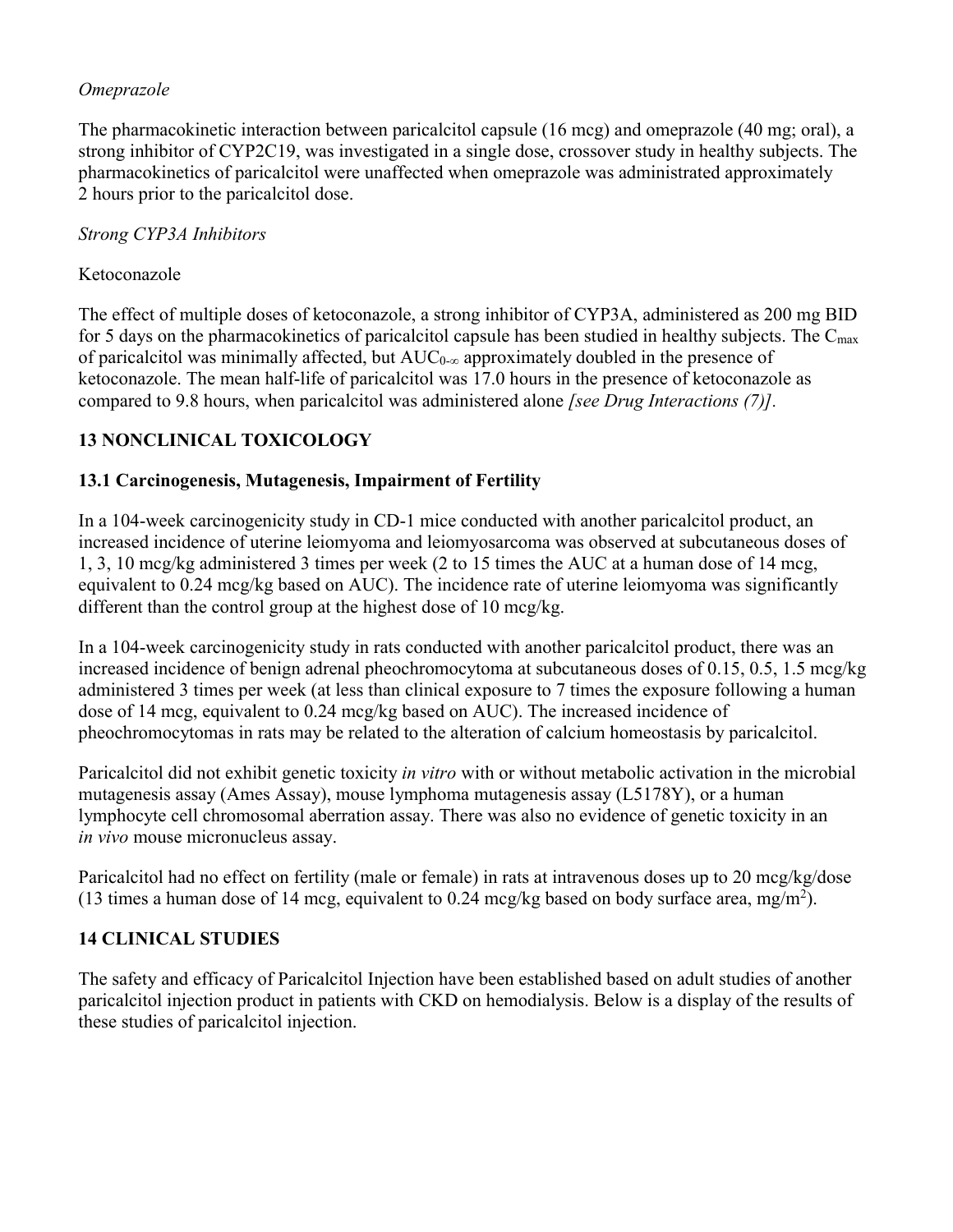# Adult Studies in CKD on Dialysis

Three 12-week, placebo-controlled studies were conducted with paricalcitol injection in 78 patients with chronic kidney disease on dialysis. In these studies, patients ranged in age from 22 to 90 years, 51% were males, 13% were Caucasian, 79% were African-American, and 8% were Hispanic. The most common causes of renal failure were hypertension and diabetes. The dose of paricalcitol injection was started at 0.04 mcg/kg 3 times per week intravenously. The dose was increased by 0.04 mcg/kg every 2 weeks until intact PTH levels were decreased at least 30% from baseline or a fifth escalation brought the dose to 0.24 mcg/kg, or intact PTH fell to less than 100 pg/mL, or the Ca  $\times$  P product was greater than 75 within any 2 week period, or serum calcium became greater than 11.5 mg/dL at any time.

Patients treated with paricalcitol injection achieved a mean intact PTH reduction of 30% within 6 weeks. The results from these studies are as follows:

| Table 6: Mean Changes from Baseline to Final Evaluation in Intact PTH, Alkaline Phosphatase, |
|----------------------------------------------------------------------------------------------|
| Phosphorus and Calcium × Phosphorus Product in Adult Patients with CKD on Dialysis in Three  |
| <b>12-Week Placebo-Controlled Studies</b>                                                    |

|                                           | Group<br>(No. of Pts.)             | <b>Baseline</b><br>Mean<br>(Range) | <b>Mean (SE) Change From</b><br><b>Baseline to Final</b><br><b>Evaluation</b> |
|-------------------------------------------|------------------------------------|------------------------------------|-------------------------------------------------------------------------------|
| Intact PTH $(pg/mL)$                      | Paricalcitol injection<br>$(n=40)$ | $783(291-2076)$                    | $-379(43.7)$                                                                  |
|                                           | Placebo<br>$(n=38)$                | $745(320 - 1671)$                  | $-69.6(44.8)$                                                                 |
| Alkaline<br>Phosphatase<br>(U/L)          | Paricalcitol injection<br>$(n=31)$ | $150(40-600)$                      | $-41.5(10.6)$                                                                 |
|                                           | Placebo<br>$(n=34)$                | $169(56-911)$                      | $+2.6(10.1)$                                                                  |
| Phosphorus (mg/dL)                        | Paricalcitol injection<br>$(n=40)$ | $5.8(3.7 - 10.2)$                  | $+0.47(0.3)$                                                                  |
|                                           | Placebo<br>$(n=38)$                | $6.0 (2.8 - 8.8)$                  | $-0.47(0.3)$                                                                  |
| Calcium $\times$<br>Phosphorus<br>Product | Paricalcitol injection<br>$(n=40)$ | $54(32-106)$                       | $+7.9(2.2)$                                                                   |
|                                           | Placebo<br>$(n=38)$                | $54(26-77)$                        | $-3.9(2.3)$                                                                   |

# Pediatric Study in CKD on Dialysis

Paricalcitol injection was evaluated in a 12-week randomized, double-blind, placebo-controlled study of 29 pediatric patients, aged 5 to 19 years, with CKD on hemodialysis; nearly all had received some form of vitamin D prior to the study. Of the 29 patients, 76% were male, 52% were Caucasian and 45% were African-American. The initial dose of paricalcitol injection was 0.04 mcg/kg 3 times per week, based on baseline intact PTH level of less than 500 pg/mL, or 0.08 mcg/kg 3 times per week, based on baseline intact PTH level of 500 pg/mL or greater. The dose of paricalcitol injection was adjusted in 0.04 mcg/kg increments based on the levels of serum intact PTH, calcium and  $Ca \times P$ . The mean baseline levels of intact PTH were 841 pg/mL for the 15 patients treated with paricalcitol injection and 740 pg/mL for the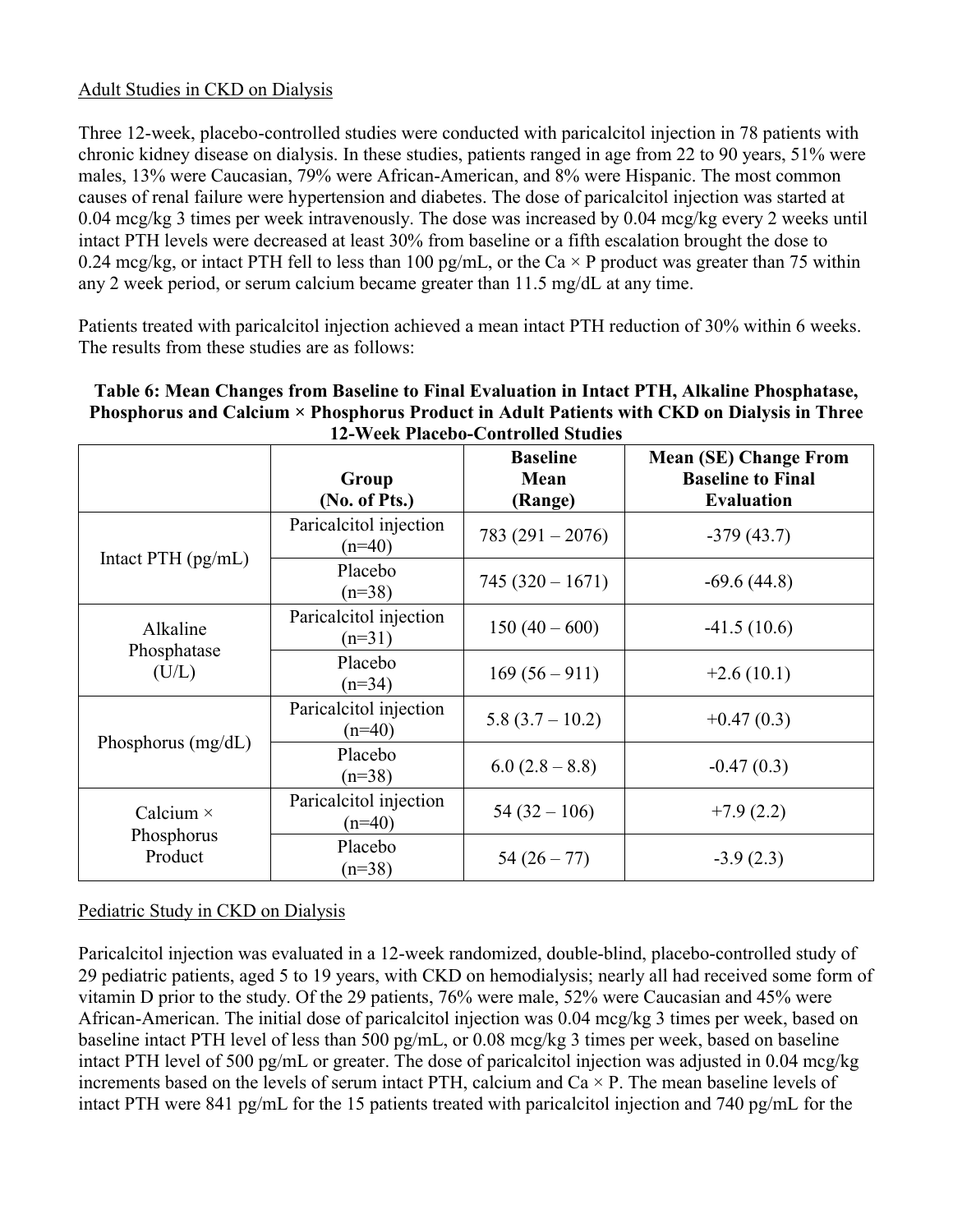14 placebo-treated patients. The mean dose of paricalcitol injection administered was 4.6 mcg (range: 0.8 mcg to 9.6 mcg). Sixty-seven percent of the patients treated with paricalcitol injection and 14% of the placebo-treated patients completed the trial. Seventy-one percent of the placebo-treated patients discontinued due to excessive elevations in intact PTH levels, as defined by 2 consecutive intact PTH levels greater than 700 pg/mL and greater than baseline after 4 weeks of treatment.

The primary efficacy analysis demonstrated that 60% of patients treated with paricalcitol injection and 21% of placebo-treated patients achieved two consecutive greater than or equal to 30% reductions from baseline in intact PTH.

# **16 HOW SUPPLIED/STORAGE AND HANDLING**

Paricalcitol Injection is a clear, colorless solution available in trays of 25 vials as follows:

| NDC No.          | <b>Total Strength per</b><br><b>Total Volume</b>      | <b>Total Vial Volume and Vial Type</b> |
|------------------|-------------------------------------------------------|----------------------------------------|
| NDC 0409-1007-01 | $2 \text{~mg/mL}$                                     | 1 mL multiple-dose vials               |
| NDC 0409-1008-01 | $5 \text{~mg/mL}$                                     | 1 mL multiple-dose vials               |
| NDC 0409-1008-02 | $10 \text{~mg}/2 \text{~m}$ L<br>$(5 \text{ mcg/mL})$ | 2 mL multiple-dose vials               |

Store under normal lighting conditions at 20° - 25°C (68° - 77°F) [see USP controlled room temperature]. Do not freeze. After breakage of the seal for first use the multi-dose vials are stable for up to 28 days when stored between  $20^{\circ}$  -  $25^{\circ}$ C (68° - 77°F).

# **17 PATIENT COUNSELING INFORMATION**

# Hypercalcemia

Advise patients to contact a health care provider if they develop symptoms of elevated calcium (e.g. feeling tired, difficulty thinking clearly, loss of appetite, nausea, vomiting, constipation, increased thirst, increased urination, and weight loss) *[see Warnings and Precautions (5.1)].*

# Monitoring

Inform patients that they will need routine monitoring of laboratory parameters such as calcium, phosphorus, and intact PTH while receiving Paricalcitol Injection. Inform patients that more frequent monitoring is necessary during the initiation of therapy, following dose changes or when potentially interacting medications are started or discontinued *[see Dosage and Administration (2), Drug Interactions (7)].*

# Drug Interactions

Advise patients to inform their physician of all medications, including prescription and nonprescription drugs, and supplements they are taking. Advise patients to also inform their physician that they are receiving Paricalcitol Injection if a new medication is prescribed *[see Drug Interactions (7)].*